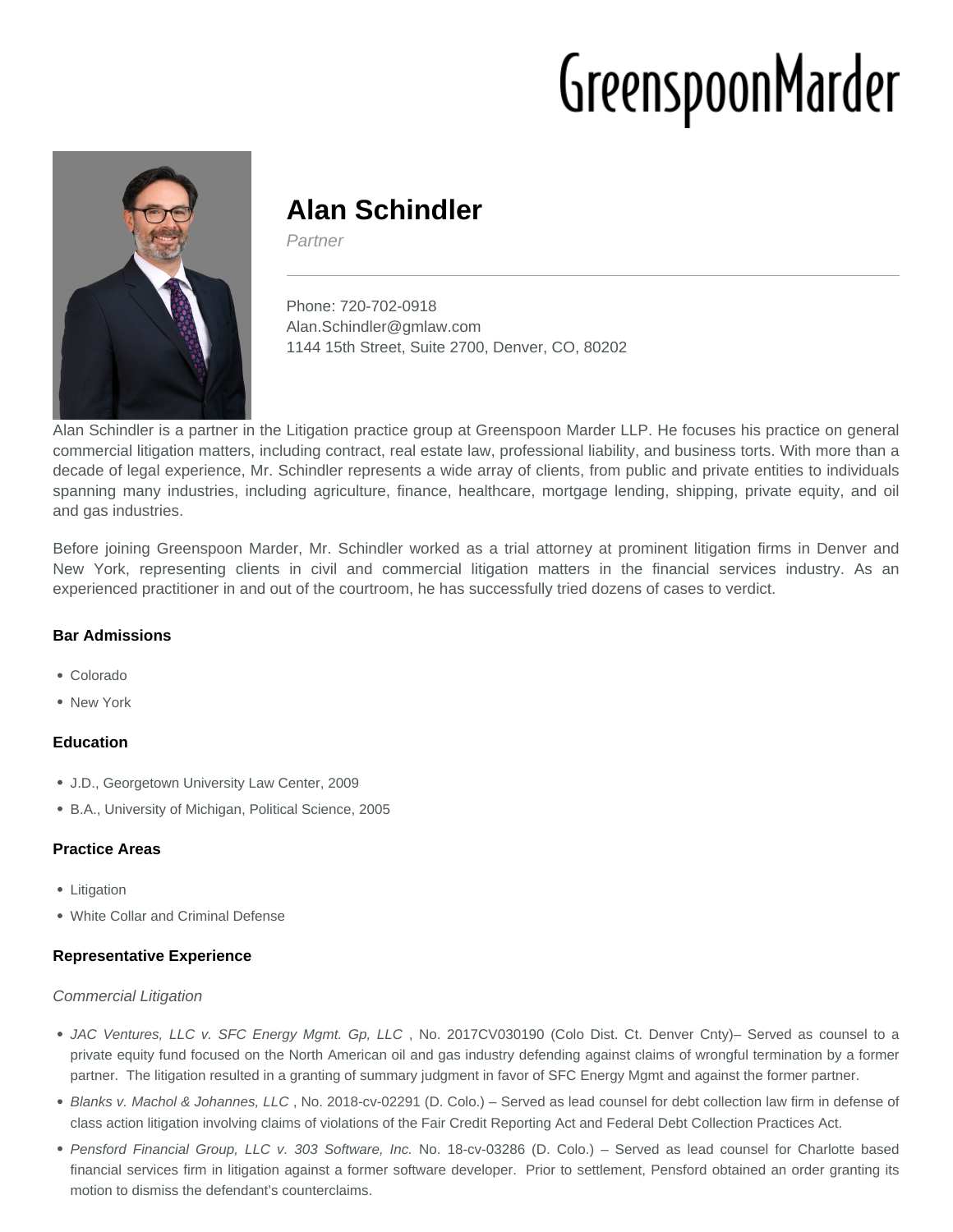- CableTelevision Laboratories, Inc. v. Buckeye Cablevision, Inc., No. 18-cv-03129 (D. Colo.) Served as lead counsel for an Ohiobased cable, phone and broadband communication company defending against breach of contract claims.
- Frontier Station, Inc. v. Kloiber Real Estate Holdings, LLC, No. 18-cv-02028 (D. Colo.) Served as lead counsel for a Kentucky based real estate holding company defending against claims of breach of contract. Obtained an order granting summary judgment in favor of my client and an award of costs.
- Montoya v. Latino, 2017CV30919 (Colo. Dist. Ct. Pueblo Cnty.) Represented a high school baseball coach in a defamation action against his former employer.
- ACV Enviro Corporation v. BluSky Restoration Holdings, LLC et al., 2019CV30041 (Colo. Dist. Ct. Arapahoe Cnty.) Represented a New York-based private equity firm in defense of veil-piercing claims in a litigation involving multimillion dollar claims of non-payment and fraud surrounding a nationwide residential property remediation project.
- CableTelevision Laboratories, Inc. v. Classic Communications, Inc. et al., 2020CV30199 (Colo. Dist. Ct. Boulder Cnty.) Represented Altice USA, Inc. a New York-based cable television provider against multimillion dollar breach of contract claims.
- Hydrate IV Bar LLC v. Elite Hydration, Inc. et al. 2020CV30671 (Colo. Dist. Ct. Denver Cnty.)—Represented local healthcare business in dispute against former employee and competing company.

#### Civil Rights

• House v. Leone, No. 16-cv-02418 (D. Colo. 2018) – Represented an individual in a lawsuit involving Eighth Amendment claims stemming from the government's deliberate indifference to his suffering from a ruptured appendix while in the custody of the Colorado Department of Corrections. The lawsuit resulted in a high six-figure settlement.

#### **Professional and Community Involvement**

- Colorado Bar Association
	- Young Lawyer Division Executive Council Member and CLE Committee Chairman, 2017-2021
	- Solo/Small Firm Section Executive Council Member and Digital Communications Representative, 2021-Present
- Federal Limited Appearance Program ("FLAP") Founding Member, 2020-Present
- Federal Pro Se Clinic Advisory Board, 2021-Present
- Denver University School of Law Professional Mentoring Advisory Board Member, 2017-Present
- Faculty of Federal Advocates, 2015-Present
- Georgetown University Alumni Association of Denver Member

#### **Speaking Engagements**

- Faculty, "Discovery Practicum Requests and Responses 101," December 2021
- Faculty, "FLAP Orientation," October 2021
- Program Chair, "Litigation Nuts & Bolts CLE on Appellate Issue," May 2021
- Faculty, "FLAP Orientation," September 2020
- Program Chair, "Litigation Nuts & Bolts CLE Featuring a Presentation by Justice Richard Gabriel of the Colorado Supreme Court," April 3, 2018
- Panel Moderator, "Professionalism for Young Lawyers CLE," October 2017

#### **Recognitions**

- Super Lawyers magazine, "Denver Rising Star," General Litigation, 2019-2022
- White & Case, "Pro Bono Award," 2011-2012
- Legal Aid Society, "Pro Bono Publico Award," 2010-2011

#### **Publications**

Author, "Professional Defense of the Accused" chapter 35 in Lawyers' Professional Liability in Colorado (Colo. Bar Assn. 2017